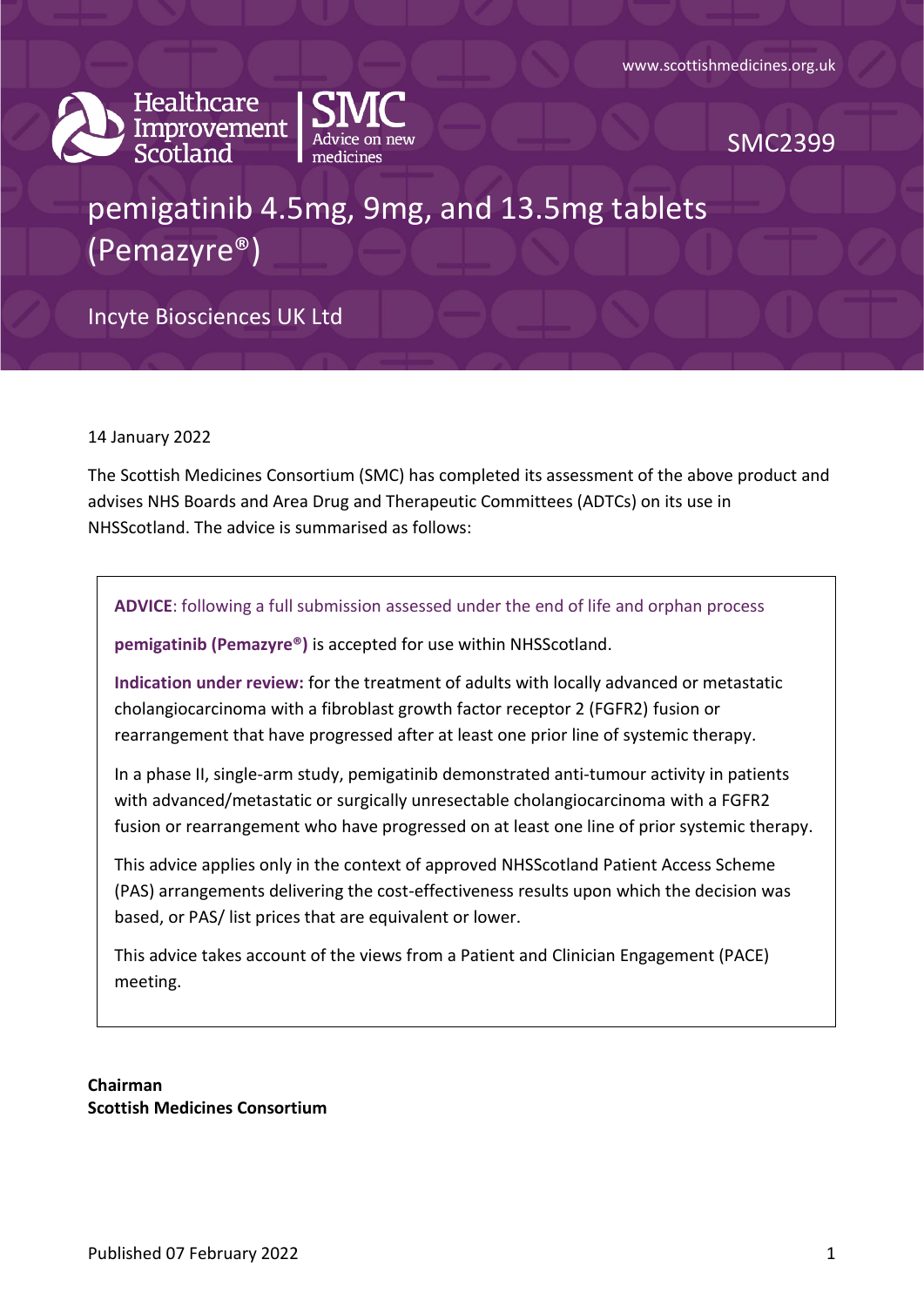### Indication

For the treatment of adults with locally advanced or metastatic cholangiocarcinoma with a FGFR2 fusion or rearrangement that have progressed after at least one prior line of systemic therapy.<sup>1</sup>

### Dosing Information

The recommended dose of pemigatinib is 13.5mg orally once daily for 14 days followed by 7 days off therapy. Treatment should be continued as long as the patient does not show evidence of disease progression or unacceptable toxicity.

FGFR2 fusion positivity status must be known prior to initiation of pemigatinib.

Therapy should be initiated by a physician experienced in the diagnosis and treatment of patients with biliary tract cancer. Dose modifications or interruption of dosing should be considered for the management of toxicities. See Summary of product characteristics (SPC) for more details.<sup>1</sup>

## Product availability date

25 August 2021

Pemigatinib meets SMC end of life and orphan criteria for this indication.

In January 2021, the Medicines and Healthcare products Regulatory Agency (MHRA) published a positive Early Access to Medicines Scheme (EAMS) scientific opinion for pemigatinib monotherapy for the treatment of adults with locally advanced or metastatic cholangiocarcinoma with a FGFR2 fusion or rearrangement that is relapsed or refractory after at least one line of systemic therapy. This EAMS scientific opinion was withdrawn in April 2021 when marketing authorisation was granted.

Pemigatinib has conditional marketing authorisation from the MHRA.

# Summary of evidence on comparative efficacy

Cholangiocarcinoma is a rare malignant growth that originates in the epithelial lining of the biliary tree. FGFR2 fusions/rearrangements are strong oncogenic drivers and are commonly found in patients with cholangiocarcinoma.<sup>2</sup> Pemigatinib is an inhibitor of FGFR1, 2 and 3 which inhibits FGFR phosphorylation and signalling and decreases cell viability in cells expressing FGFR genetic alterations.

FIGHT-202 is a multicentre, open-label, single-arm, phase II study which evaluated the efficacy and safety of pemigatinib in patients with advanced/metastatic or surgically unresectable cholangiocarcinoma who have progressed on at least one line of prior systemic therapy. Patients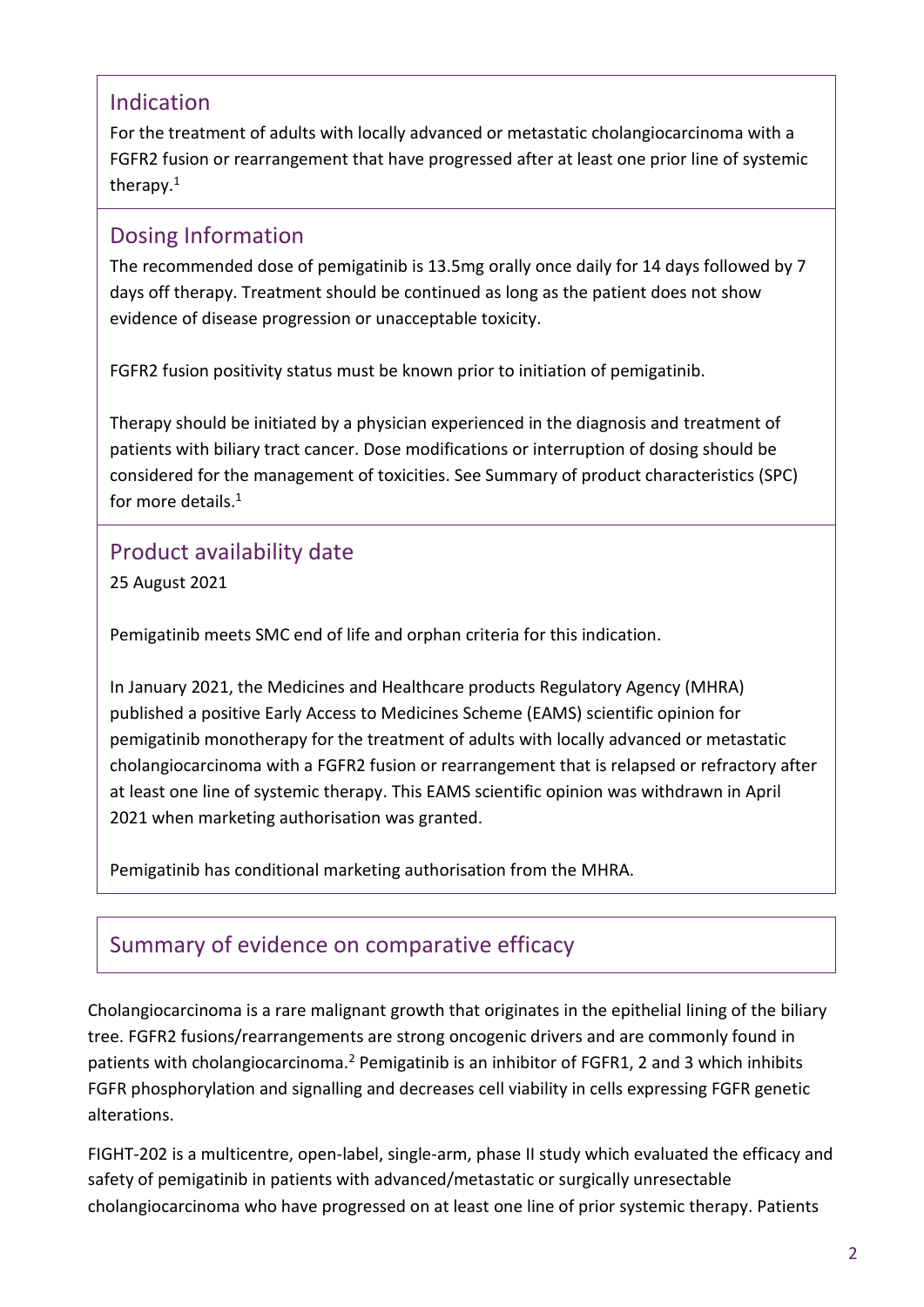had histologically or cytologically confirmed disease, radiographically measurable disease, and an Eastern Cooperative Oncology Group (ECOG) performance status of ≤2. Patients were assigned to cohorts based on tumour FGF/FGFR status; cohort A (n=107) includes participants with FGFR2 rearrangement or fusions and will be the only cohort discussed in this document.<sup>3</sup>

Patients received pemigatinib orally at a starting dose of 13.5mg once daily (21-day cycle; 14 days on, 7 days off). Treatment was to continue until radiological disease progression, unacceptable toxicity, withdrawal of consent, or physician choice. Dose interruptions up to 14 days and dose modifications were permitted to manage adverse events. $3$ 

The primary outcome was the proportion of patients with FGFR2 fusions or rearrangements who achieved an objective response (best overall response of confirmed complete response or confirmed partial response as per Response Evaluation Criteria in Solid Tumours version [RECIST] 1.1 criteria), assessed by independent central review. Efficacy was assessed in all patients with centrally confirmed FGF/FGFR status who received at least one dose of pemigatinib.<sup>3</sup>

After a median follow-up of 15.4 months (data cut-off 22 March 2019), 36% of patients treated with pemigatinib achieved a centrally confirmed objective response; 2.8% achieved complete response and 33% achieved partial response. Results from a later data-cut off (07 April 2020) were broadly consistent. See Table 1 for more details.<sup>3, 4</sup>

|                                  | <b>Cohort A: FGFR2 fusion or rearrangement</b> |               |  |  |  |
|----------------------------------|------------------------------------------------|---------------|--|--|--|
| Data cut-off                     | <b>22 March 2019</b>                           | 07 April 2020 |  |  |  |
| Median follow-up                 | 15.4 months                                    | 27.9 months   |  |  |  |
| N                                | 107                                            | 108           |  |  |  |
| Overall response rate            | 36%                                            | 37%           |  |  |  |
| <b>Best overall response</b>     |                                                |               |  |  |  |
| Complete response                | 2.8%                                           | 3.7%          |  |  |  |
| Partial response                 | 33%                                            | 33%           |  |  |  |
| Stable disease                   | 47%                                            | 45%           |  |  |  |
| Progressive disease              | 15%                                            | 15%           |  |  |  |
| <b>Progression-free survival</b> |                                                |               |  |  |  |
| Events (n)                       | 71                                             | $\ast$        |  |  |  |
| <b>Median PFS</b>                | 6.9 months                                     | 7.0 months    |  |  |  |
| KM estimate of PFS at 12         | 29%                                            | *             |  |  |  |
| months                           |                                                |               |  |  |  |
| <b>Overall survival</b>          |                                                |               |  |  |  |
| Events (n)                       | 40                                             | $\ast$        |  |  |  |
| Median overall survival          | 21.1 months                                    | 17.5 months   |  |  |  |
| KM estimate of overall           | 68%                                            | *             |  |  |  |
| survival at 12 months            |                                                |               |  |  |  |
| <b>Duration of response</b>      |                                                |               |  |  |  |
| <b>Median DOR</b>                | 7.5 months                                     | 8.1 months    |  |  |  |

#### **Table 1. Efficacy results of FIGHT-202 (Efficacy evaluable population) (Independent central review as per RECIST 1.1).3, 4, 7**

DOR = duration of response; FGFR2 = fibroblast growth factor receptor 2; KM = Kaplan Meier; PFS =

progression-free survival; RECIST 1.1 = Response Evaluation Criteria in Solid Tumours version 1.1 \*SMC is unable to present these results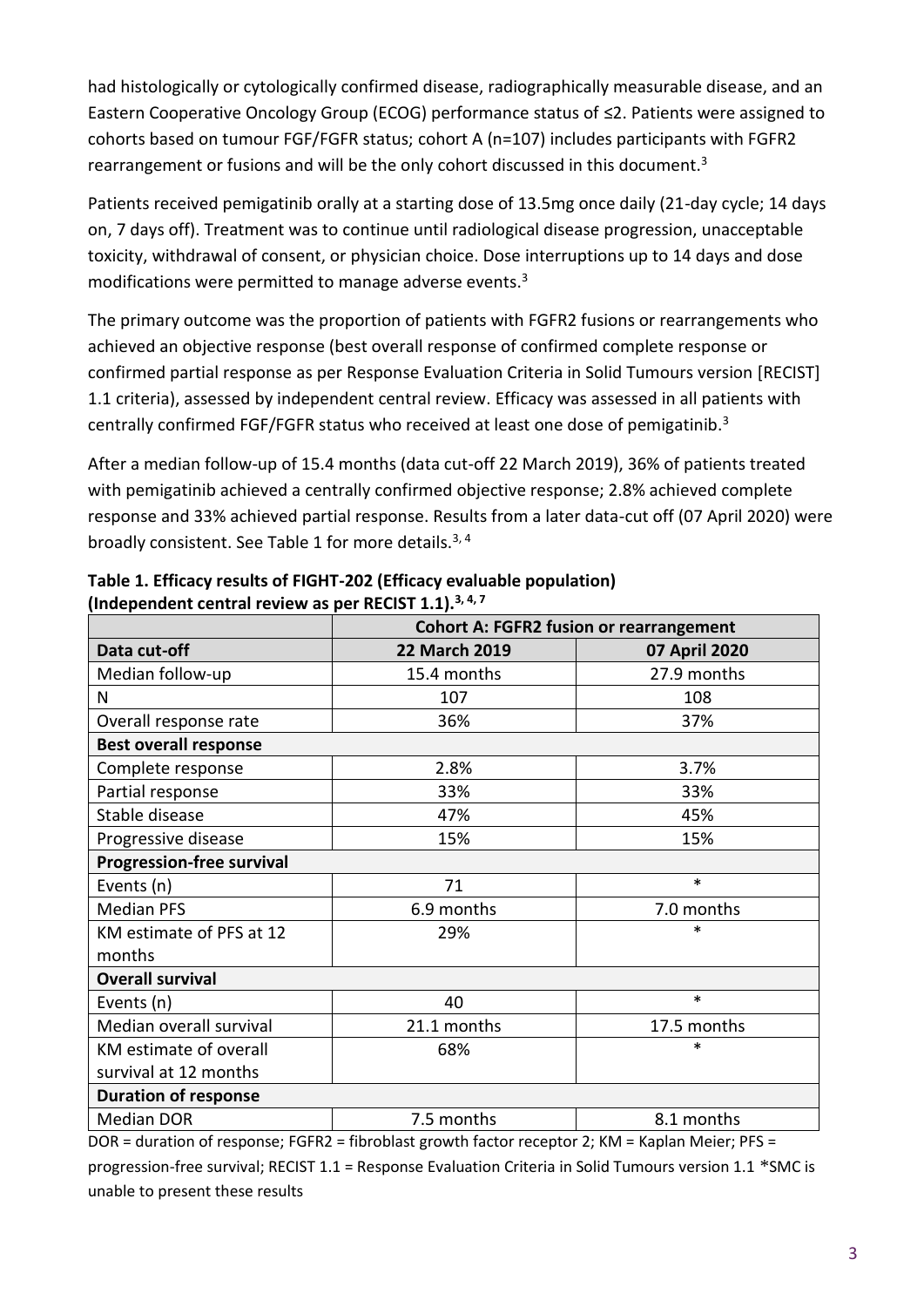Quality of life was assessed using EORTC QLQ-C30 and QLQ-BIL21. Mean and median changes from baseline in EORTC QLQ-C30 and QLQ-BIL21 scores varied, and no consistent trends were found.<sup>2</sup>

The submitting company conducted an unanchored matching-adjusted indirect comparison (MAIC) to compare pemigatinib with chemotherapy regimen mFOLFOX (a modified regimen of oxaliplatin, L-folinic acid, and fluorouracil) with or without active symptom control [ASC], and ASC alone. Individual patient data from FIGHT-202<sup>3</sup> were matched to aggregate data from ABC-06<sup>6</sup>, a phase III, open-label, randomised study that recruited patients with locally advanced or metastatic biliary tract cancer (FGFR2 status unknown) with disease progression following first-line treatment. The outcomes assessed were PFS and overall survival. Results favoured pemigatinib; overall survival weighted hazard ratio (HR) versus mFOLFOX plus ASC = 0.2 (95% confidence interval  $[C]$ : 0.2 to 0.3); PFS weighted HR versus mFOLFOX plus ASC = 0.4 (95% CI: 0.3 to 0.6).

*Other data were [also assessed but remain confidential.\\*](https://www.scottishmedicines.org.uk/media/3572/20180710-release-of-company-data.pdf)*

### Summary of evidence on comparative safety

No comparative safety data are available. Refer to the summary of product characteristics for details.<sup>1</sup>

In the FIGHT-202 study at data cut-off 22 March 2019, the median duration of treatment was 15.4 months in the cohort of patients with FGFR2 fusion or rearrangement (n=107). Any treatmentemergent adverse event (TEAE) was reported by 100% of patients and these were considered treatment-related in 94%; patients reporting a grade 3 or higher TEAE were 60%; patients with a reported serious TEAE were 40%; patients with a dose reduction due to TEAEs were 16%; the proportion of TEAEs that led to dose interruptions were 44%; and patients discontinuing therapy due to a TEAE were 4.7%.<sup>2</sup>

The most frequently reported TEAEs (>20%) in patients from cohort A were alopecia (59%), hyperphosphataemia (55%), diarrhoea (52%), dysgeusia (48%) and fatigue (45%), nausea (40%), constipation (40%), stomatitis (38%), dry mouth (38%), dry eye (32%), vomiting (31%), decreased appetite (30%), arthralgia (29%), dry skin (25%), hypophosphataemia (24%), pain in extremity (23%), back pain (22%) and abdominal pain (22%). $2$ 

Hyperphosphataemia is a pharmacodynamic effect expected with pemigatinib administration, which when prolonged can cause hypocalcaemia, soft tissue mineralisation, anaemia, secondary hyperparathyroidism, muscle cramps, seizure activity, QT interval prolongation, and arrhythmias.

Recommendations for management of hyperphosphataemia include dietary phosphate restriction, administration of phosphate-lowering therapy, and dose modification when required. Severe hypophosphataemia has also been reported. An additional AE of special interest is serous retinal detachment reactions, which may present with symptoms such as blurred vision, visual floaters, or photopsia. Regular ophthalmological examinations are recommended. $1$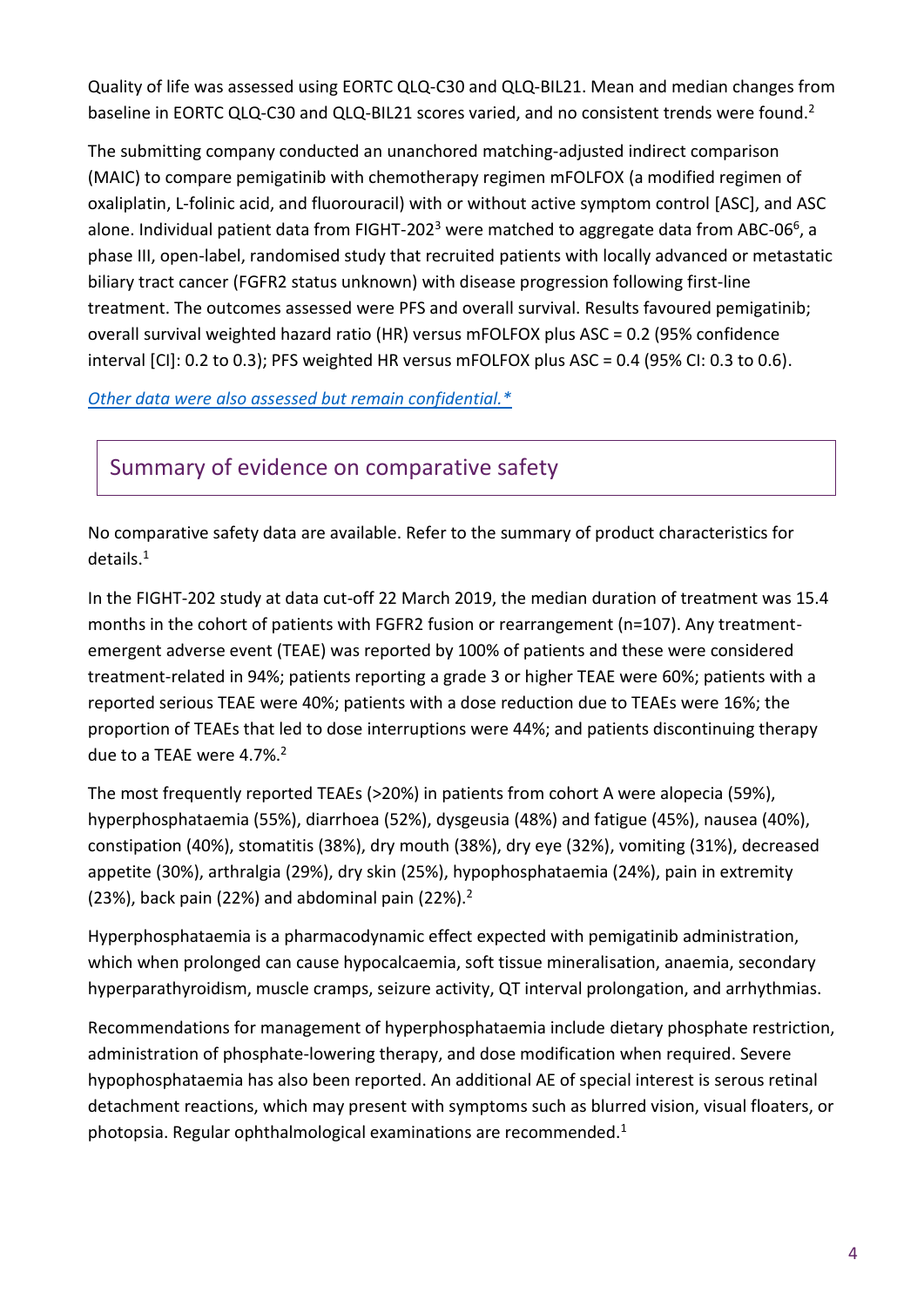## Summary of clinical effectiveness issues

Cholangiocarcinoma originates in the epithelial lining of the biliary tree and it is classified as intrahepatic or extrahepatic based on the location of the primary tumour; intrahepatic is the most common location. Prognosis is generally poor with a median survival of around 6 months in patients who have progressed after first-line therapy. There are no established treatment options for patients with cholangiocarcinoma who have progressed after first-line therapy; patients in Scotland may receive CAPOX (capecitabine and oxaliplatin) or FOLFOX chemotherapy regimens in this setting however there is limited evidence to support their use. Pemigatinib meets SMC end of life and orphan criteria for this indication.<sup>2</sup>

The key strengths and uncertainties of the clinical evidence are summarised below:

#### *Key strengths*

- ORR of 37% at latest data cut-off. ORR is an appropriate outcome for a phase II study and is an adequate marker of anti-tumour activity.
- Potential for bias was mitigated by use of independent central review and RECIST 1.1 criteria for efficacy outcomes ORR and PFS.
- FIGHT-202 recruited a relatively large number of patients considering the rarity of the disease.
- When indirectly compared with mFOLFOX plus ASC, pemigatinib appeared to be associated with benefits in both PFS and overall survival.

#### *Key uncertainties*

- FIGHT-202 was a single-arm study which is a major limitation of the submission. Although antitumour activity seems probable, it is very difficult to assess the magnitude of any benefit associated with pemigatinib compared with other treatment options. mFOLFOX can be considered a relevant comparator; however, patients in Scotland may receive other less frequently used chemotherapy regimens such as CAPOX, which have not been indirectly compared with pemigatinib.<sup>2</sup>
- There are limitations to the MAIC presented. Firstly the study populations from FIGHT-202 and ABC-06 differed; FIGHT-202 recruited patients with FGFR2 fusions or rearrangements only (Cohort A) whereas ABC-06 did not test for FGFR2 status. There is some evidence to suggest that patients with FGFR2 genetic alterations may have better prognosis  $^2$ , therefore creating uncertainty in the results of the MAIC. Secondly, the effective sample size following matching was small (n=54). Furthermore, only four variables were matched which weakens the analysis; important factors such as FGFR2 status, subtype of cancer, stage, and prior therapies were not matched. Confidence intervals were tight, suggesting that uncertainty has not been fully accounted for in the analysis. Lastly, the MAIC did not examine safety or quality of life outcomes thus making a risk-benefit evaluation of the two treatments uncertain. Although there are limitations and uncertainties to the MAIC, it is acknowledged that there is a paucity of robust evidence available for this rare condition.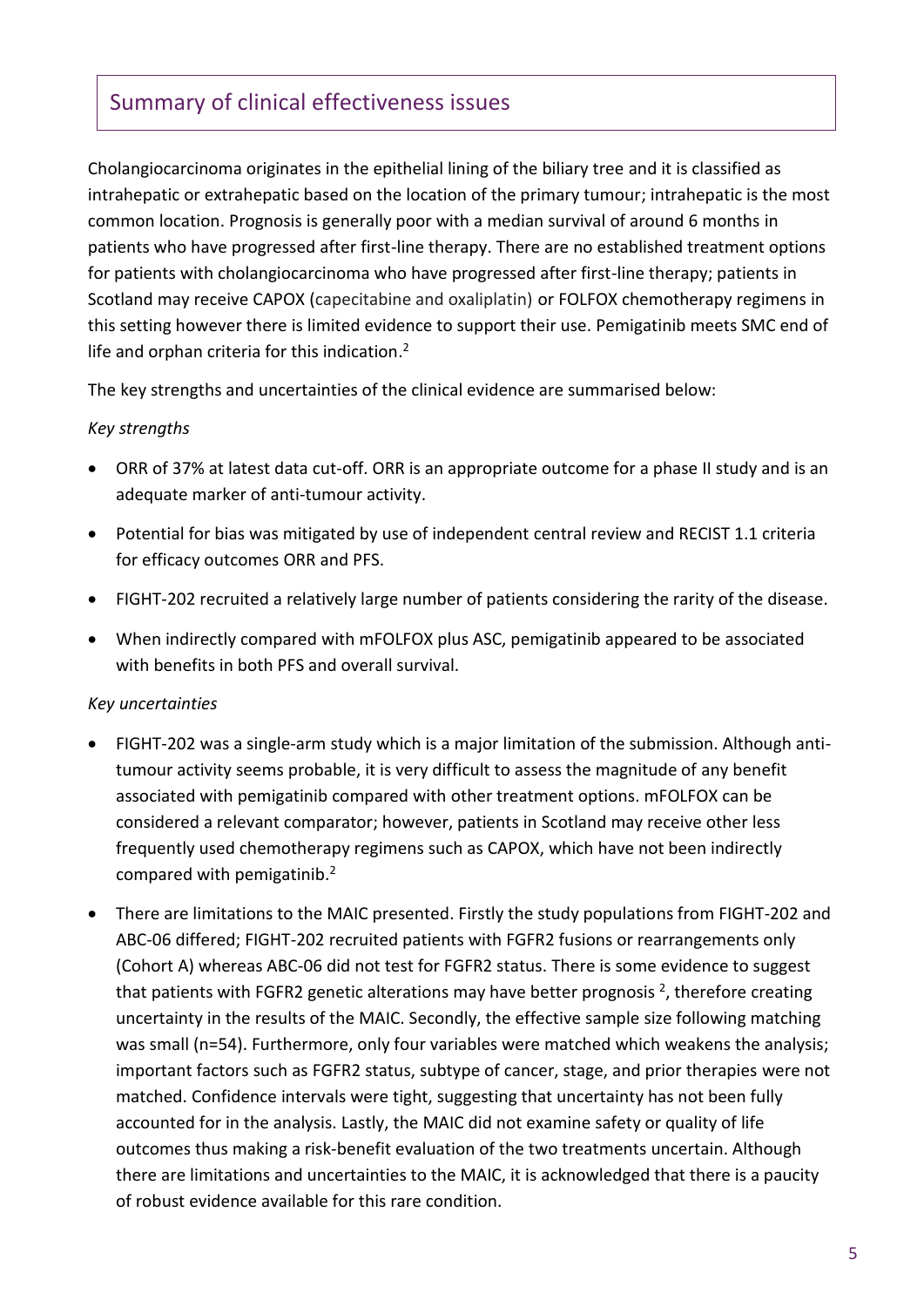- The primary outcome of FIGHT-202, ORR, is a surrogate outcome and is not a direct measure of patient benefit. HRQoL data were inconclusive due to the open-label, uncontrolled study design. $2, 4$
- 40% of patients in the FIGHT-202 study reported a serious TEAE. The main safety concerns are related to the lack of characterisation of important identified risks such as serous retinal detachments and hyperphosphatemia. Despite these uncertainties, the safety profile was deemed acceptable by regulatory authorities and risk minimisation measures have been implemented. Further data are required as part of the specific obligations for conditional marketing authorisation. 2
- Only one patient in cohort A had extrahepatic cholangiocarcinoma. It is acknowledged that extrahepatic cholangiocarcinoma is rare in patients with FGFR2 rearrangements or fusions. Efficacy in this subpopulation is therefore uncertain; more data are required.<sup>2</sup>

Clinical experts consulted by SMC considered that pemigatinib fills an unmet need, and is a therapeutic advancement for patients with locally advanced or metastatic cholangiocarcinoma with a FGFR2 fusion or rearrangement.

Companion diagnostic required: contact local laboratory for information.

### Patient and clinician engagement (PACE)

A patient and clinician engagement (PACE) meeting with patient group representatives and clinical specialists was held to consider the added value of pemigatinib, as an orphan and end of life medicine, in the context of treatments currently available in NHSScotland.

The key points expressed by the group were:

- Advanced or metastatic cholangiocarcinoma patients who have progressed after first line chemotherapy have a very poor prognosis and median overall survival is 6 months. As symptoms may be vague, it is frequently diagnosed late and many patients find the terminal diagnosis very difficult to process. For family members/carers, understanding the diagnosis and its implications can be equally difficult for them.
- There are limited treatment options and traditional chemotherapy is only offered to patients who are fit enough. This provides limited benefit at the expense of significant toxicities. There is a large unmet need in this setting for effective treatments.
- Pemigatinib would be expected to improve quality of life by: improving symptom control (which may see some return to work); delaying tumour progression; having a more favourable safety profile compared with chemotherapy, and potentially improving overall survival.
- Local experience of using pemigatinib in this setting via early access arrangements support the clinical trial data that suggests rapid reduction in symptoms in some patients.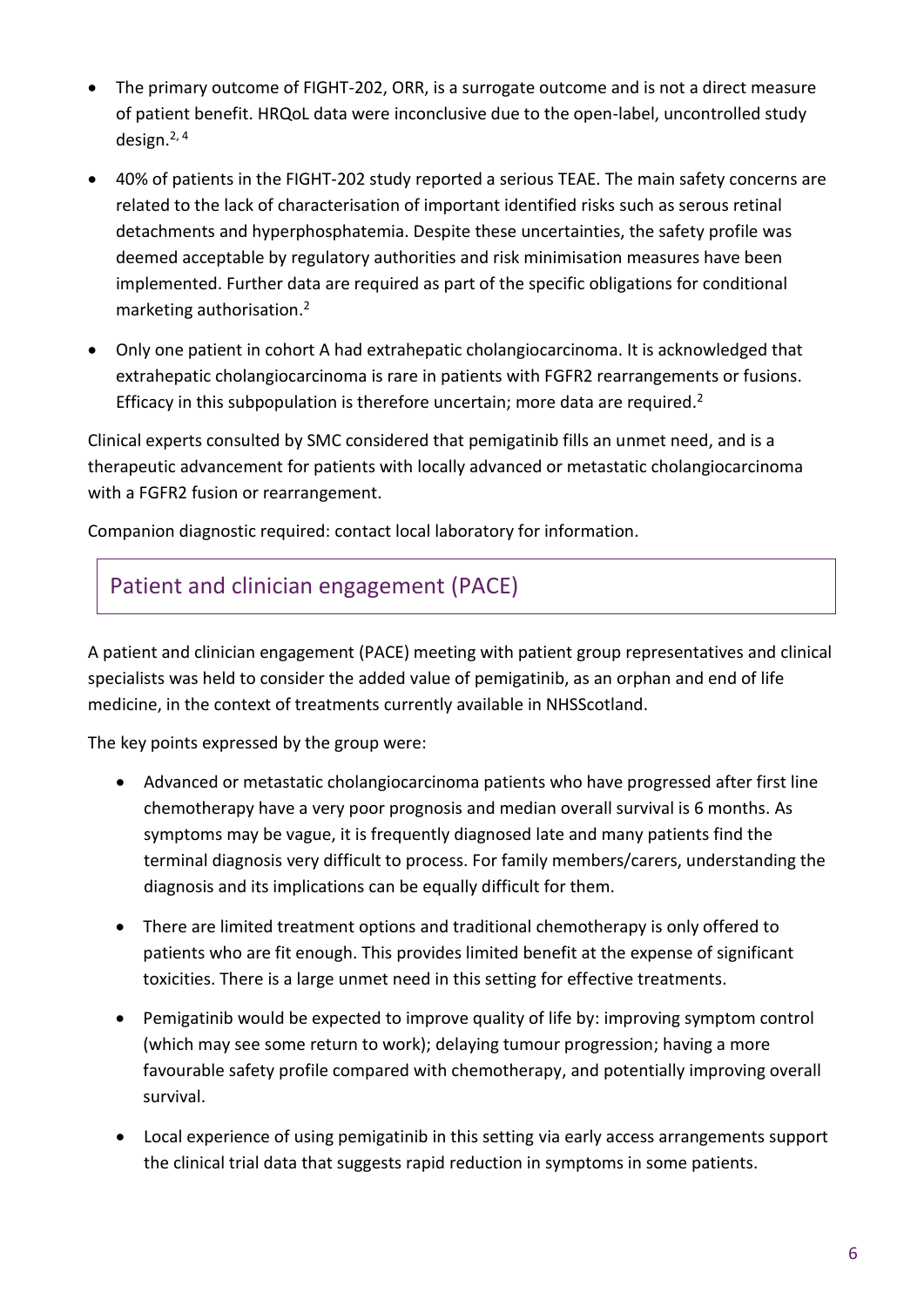- Importantly, pemigatinib is an oral therapy that can be taken at home, which allows patients to spend more time at home with loved ones instead of in hospital receiving chemotherapy treatment.
- Patients and their carers think that for those with an FGFR2 fusion, pemigatinib offers a more personalised treatment, bringing with it the hope of extended survival over the more standard chemotherapies and/or best supportive care.
- At present patients are not tested for FGFR2 fusions or rearrangements. The introduction of FGFR2 testing may have service implications.

#### **Additional Patient and Carer Involvement**

We received a patient group submission from AMMF - The Cholangiocarcinoma Charity, which is a registered charity. AMMF has received 1.02% pharmaceutical company funding in the past two years, including from the submitting company. A representative from AMMF participated in the PACE meeting. The key points of their submission have been included in the full PACE statement considered by SMC.

### Summary of comparative health economic evidence

A cost-utility analysis was presented evaluating pemigatinib within its full licensed indication. Comparisons were made against mFOLFOX plus active symptom control, and active symptom control alone. Responses from clinical experts consulted by SMC suggested that these comparators were appropriate.

In the base case, a four-state partitioned survival model was used, comprising progression free (PF) on treatment, PF off treatment, progressed disease (PD) off treatment and death. A lifetime horizon was used and a one-week cycle length applied.

Clinical data for pemigatinib were derived from cohort A of the FIGHT-202 study, with extrapolation for the survival outcomes due to the immaturity of the data.<sup>4</sup> To select the base case survival functions, a range of standard parametric functions were considered in terms of statistical goodness-of-fit, evaluation of the hazard profiles versus the observed data, and clinical expert input received by the company. This led to the extrapolation of overall survival using log-logistic, progression-free survival using log-normal and time on treatment using Weibull. To derive survival estimates for the comparators, the company adjusted the survival functions using hazard ratios from the MAIC (described in the summary of comparative efficacy section) after deeming the proportional hazards assumption to hold based on inspection of log-cumulative hazard plots. No adjustment was made regarding the potential prognostic influence of FGFR2 fusion status.

Utility data were derived using EORTC QLQ-C30 data collected within the FIGHT-202 study, mapped to EQ-5D and valued according to the UK tariff.<sup>3, 8</sup> A number of linear mixed effects models were then fitted to the observed data, with the chosen model providing treatmentindependent health state utility values. An administration disutility was applied for patients receiving mFOLFOX treatment due to the intravenous administration, and a number of adverse event disutilities applied.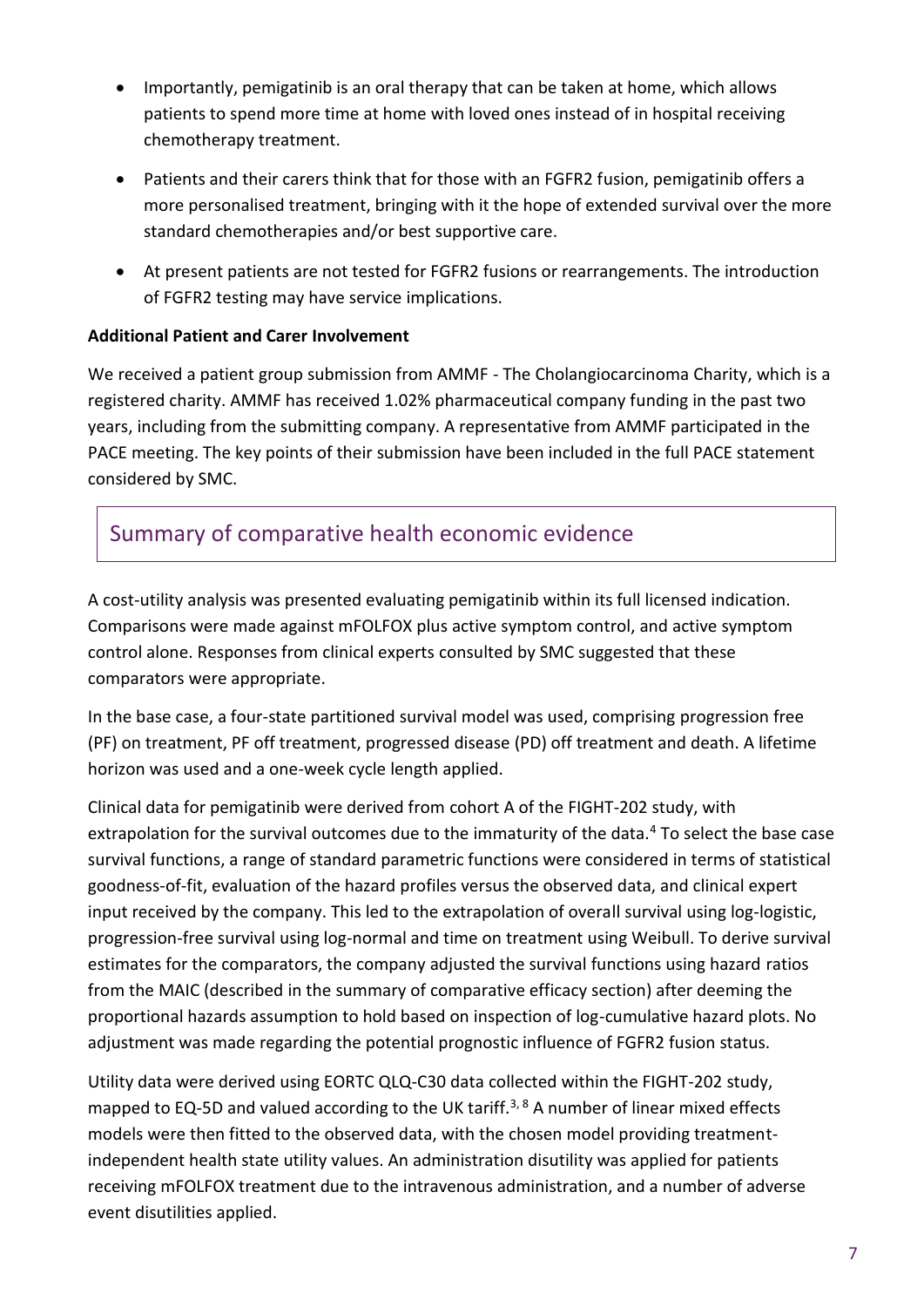Costs of medicines acquisition and administration (for mFOLFOX) were included with dosing applied according to respective Summary of Product Characteristics. Treatment duration for pemigatinib was extrapolated using a Weibull function as mentioned above (capped to the equivalent duration of PFS), whilst in the absence of data treatment duration for the comparators was assumed equivalent to PFS. mFOLFOX treatment was also capped at a maximum of 12 treatment cycles (24 weeks). No subsequent treatment costs were applied. Costs of healthcare resources were based on ESMO guidelines for biliary cancer and included outpatient consultations, monitoring such as regular computed tomography (CT) scans, and the additional cost of pain management in the progressed disease state.<sup>5</sup> End of life costs were applied as a separate one-off cost.

A screening cost for the identification of eligible patients with FGFR2 rearrangements or fusions was included in the pemigatinib arm, based on a unit cost of £34 per test (on the assumption that FGFR2 testing will be added to existing sequencing panels) and a prevalence of FGFR2 fusions and recombinations of 8.6% (based on the patients screened for inclusion in FIGHT-202) resulting in a total testing cost per eligible patient of £395.

A Patient Access Scheme (PAS) was submitted by the company and assessed by the Patient Access Scheme Assessment Group (PASAG) as acceptable for implementation in NHSScotland. Under the PAS, a simple discount was offered on the list price.

The base case results are shown in Table 2 below. Pemigatinib was estimated to result in an increase in QALYs, with the majority of these achieved in the progressed disease health state. The acquisition cost of pemigatinib represented the biggest additional cost, however resource use represented the second biggest additional cost.

#### **Table 2: Base case results (with PAS)**

| Pemigatinib versus                                                                                           | <b>Incremental LYGs</b> | <b>Pairwise ICER</b><br>(E/QALY) |
|--------------------------------------------------------------------------------------------------------------|-------------------------|----------------------------------|
| mFOLFOX + ASC                                                                                                | 1.78                    | 37,645                           |
| <b>ASC</b>                                                                                                   | 1.84                    | 45,033                           |
| Abbreviations: ASC: active symptom control, LYG: life-year gain, ICER: incremental cost-effectiveness ratio. |                         |                                  |

A selection of key scenario analyses are summarised below in Table 3.

#### **Table 3: Key scenarios provided by company**

|                 |                                                                                | ICER (£/QALY) of pemigatinib vs |               |
|-----------------|--------------------------------------------------------------------------------|---------------------------------|---------------|
| <b>Scenario</b> |                                                                                | <b>ASC</b>                      | mFOLFOX + ASC |
|                 | Base case                                                                      | 45,033                          | 37,645        |
|                 | Assume FGFR2 status HR adjustment<br>for comparators (all stages Cox<br>model) | 49,863                          | 42,367        |
| 2.              | Pemigatinib OS - Weibull                                                       | 61,622                          | 51,984        |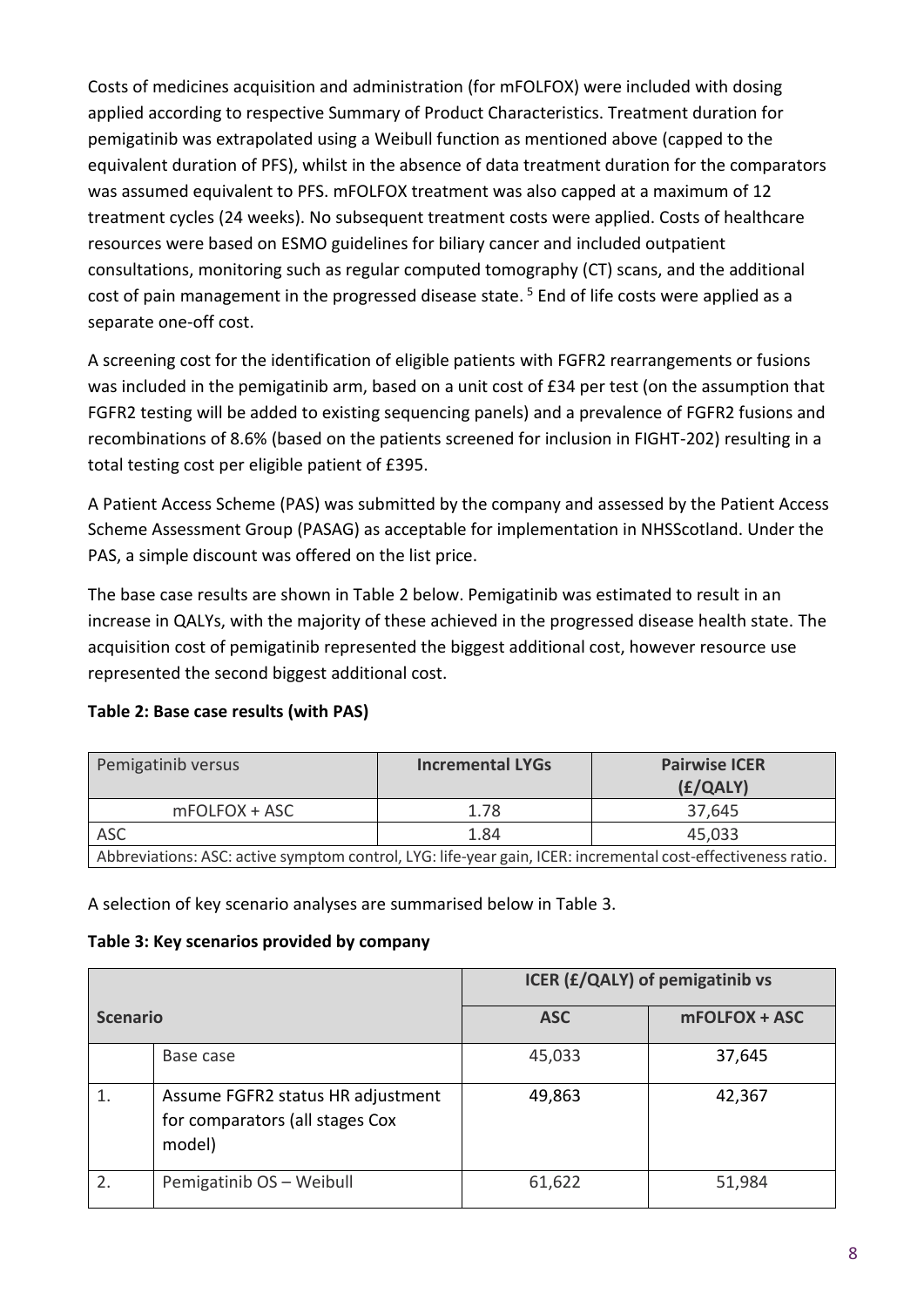| 3.                                                                                                                                                                                                                    | FGFR2 test $cost = 100$                                                                                                                                                    | 45,662 | 38,292 |  |
|-----------------------------------------------------------------------------------------------------------------------------------------------------------------------------------------------------------------------|----------------------------------------------------------------------------------------------------------------------------------------------------------------------------|--------|--------|--|
| 4.                                                                                                                                                                                                                    | FGFR2 test $cost = 300$                                                                                                                                                    | 47,570 | 40,251 |  |
| 5.                                                                                                                                                                                                                    | Utility decrement upon progression =<br>0.05                                                                                                                               | 45,802 | 38,275 |  |
| 6.                                                                                                                                                                                                                    | Utility decrement upon progression =<br>0.10                                                                                                                               | 48,302 | 40,314 |  |
| 7.                                                                                                                                                                                                                    | Combined 'upper bounds' scenario<br>requested by NDC:<br>Scenarios 1, 2 and 6 plus<br>FGFR2 test $cost = 200$                                                              | 78,210 | 67,597 |  |
| 8.                                                                                                                                                                                                                    | Combined 'upper bounds' scenario<br>proposed by company:<br>Scenarios 1 and 5 plus<br>FGFR2 test cost = 200 $plus$<br>OS extrapolation using<br>generalised gamma function | 62,990 | 54,216 |  |
| Abbreviations: ASC, active symptom control; QALY, quality-adjusted life years; ICER, incremental cost-<br>effectiveness ratio; TOT, time on treatment; OS, overall survival; FGFR2 fibroblast growth factor receptor2 |                                                                                                                                                                            |        |        |  |
|                                                                                                                                                                                                                       |                                                                                                                                                                            |        |        |  |

The submission was subject to a number of limitations:

- The approach to extrapolating survival makes use of the log-logistic function for pemigatinib, with the company citing goodness-of-fit, a non-monotonic hazard profile (increasing then decreasing) and expert opinion regarding expectations of five year survival. However, minimal differences exist in the statistical goodness-of-fit for each of the six parametric functions evaluated, and inspection of the observed-versus-predicted hazard profiles suggests that a model with increasing hazards may be more appropriate (e.g. Weibull or generalised gamma). Given these observations, and the fact that log-logistic results is the second most optimistic survival estimates, it would seem equally reasonable to consider one of the more conservative models when extrapolating survival (Table 3, Scenario 2).
- According to the clinical study report for FIGHT-202, EORTC QLQ data were only collected until the end of treatment, which suggests that any decline in quality of life observed subsequently in the 'progressed disease' health state may not be captured. This results in a relatively small difference in utility between PFS and PD health states, which was smaller than the decline observed in previous oncology submissions. A greater decline in utility upon progression would reduce the QALY gain for pemigatinib, as a significant proportion of the additional life years modelled for pemigatinib are derived from the 'progressed disease' state (Table 3, Scenarios 5 and 6).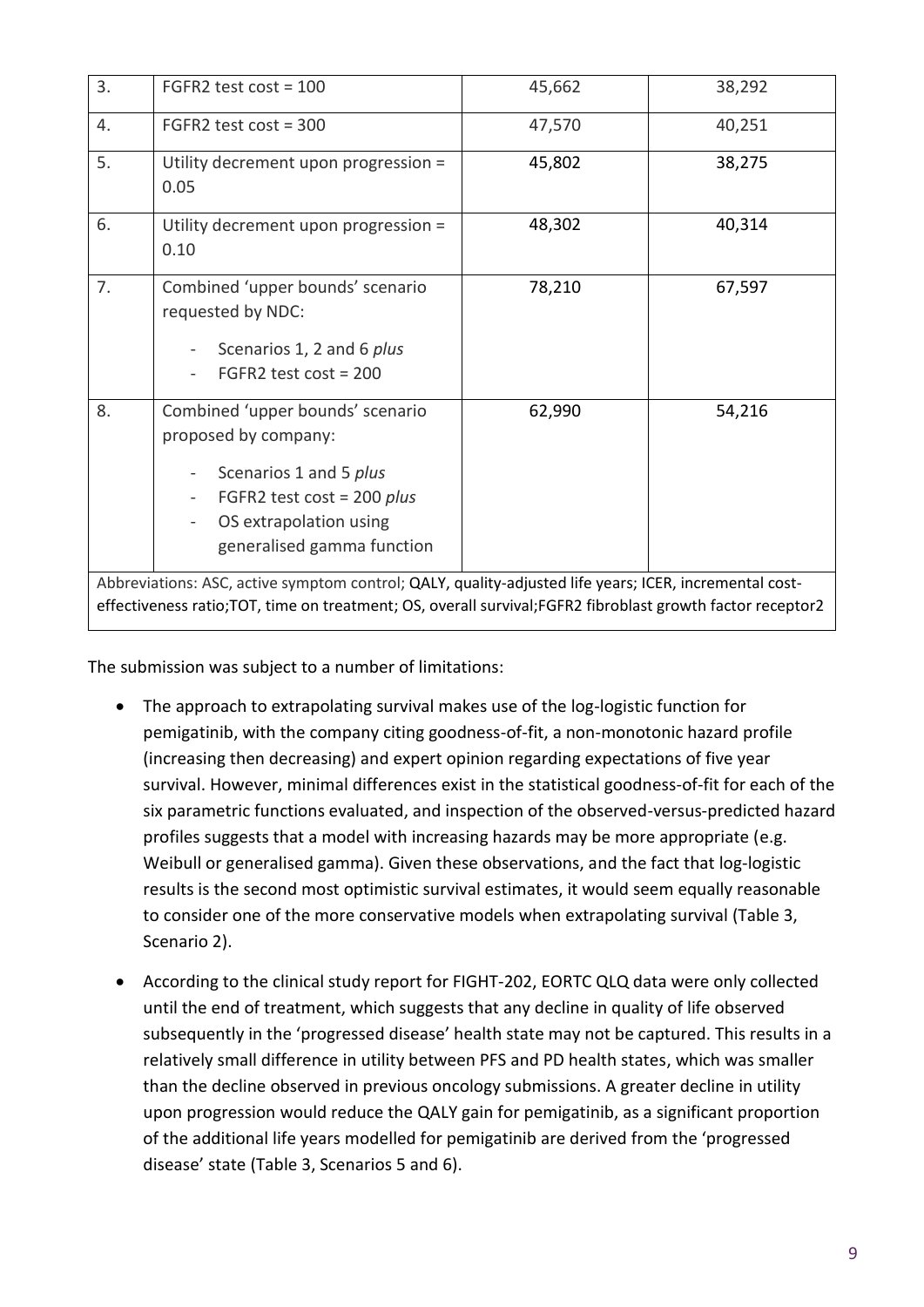- The comparator data supporting the MAIC-derived hazard ratios do not present the proportion of patients with FGFR2 rearrangements or fusions, which limited evidence suggests could potentially have prognostic implications (with more favourable outcomes). If this were the case, the hazard ratio applied to derive comparator survival estimates may overestimate the difference between the treatments. A scenario analysis was provided that explored the influence of an improved prognosis associated with FGFR2 rearrangements or fusions, which results in an increased ICER (Table 3, Scenario 1). However, feedback received from experts during the PACE process suggested that FGFR2 fusions may not have a prognostic effect at the advanced, pre-treated disease stage covered by this submission.
- The costs of screening attributed to the identification of an eligible patient represent a key limitation. The submitting company based the unit cost upon an estimate agreed during the NICE appraisal, which was deemed relevant to screening pathways in NHS England. However, screening pathways differ in NHS Scotland and the use of next generation sequencing panels does not appear to be established practice. The use of higher costs was explored in additional sensitivity analyses, highlighting upwards sensitivity of the ICER to this assumption (Table 3, Scenarios 3 and 4).
- A combined analysis was presented to test a plausible 'upper bounds' estimate (Table 3, Scenario 7), with an alternative approach proposed by the submitting company using a less conservative approach to survival extrapolation and lower utility decrement upon progression (Table 3, Scenario 8).

The Committee considered the benefits of pemigatinib in the context of the SMC decision modifiers that can be applied when encountering high cost-effectiveness ratios and agreed that as pemigatinib is an orphan medicine, SMC can accept greater uncertainty in the economic case.

After considering all the available evidence and the output from the PACE process, the Committee accepted pemigatinib for use in NHSScotland.

### Additional information: guidelines and protocols

The European Society for Medical Oncology (ESMO) published "Biliary cancer: ESMO Clinical Practice Guidelines for diagnosis, treatment and follow-up: clinical practice guidelines" in 2016.<sup>5</sup> The guidance highlights that there is currently no licensed treatment for the second line treatment of advanced metastatic or surgically unresectable FGFR2 positive cholangiocarcinoma and that current management often involves fluoropyrimidine-based therapy, either as a monotherapy or in combination with other cytotoxics.

### Additional information: comparators

No standard of care. Modified FOLFOX or CAPOX chemotherapy regimens are used in practice.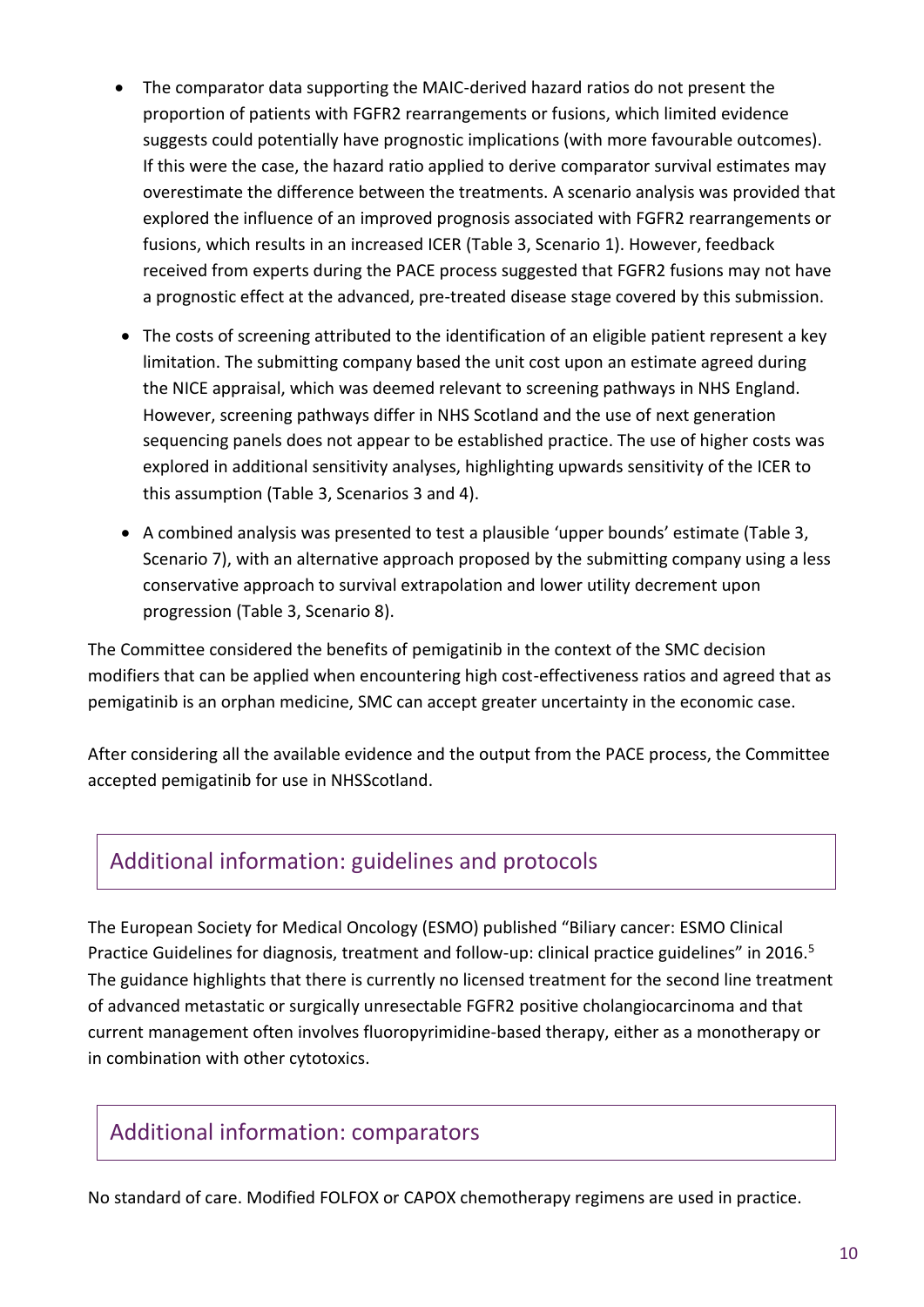# Additional information: list price of medicine under review

| Medicine    | Dose Regimen                                               | Cost per cycle (£) |
|-------------|------------------------------------------------------------|--------------------|
| pemigatinib | 13.5mg orally once daily for first 14 days in 21-day cycle | £7,159             |

*Costs from BNF online on 20 October 2021. Based on 21 day cycle. Costs do not take patient access schemes into consideration.*

# Additional information: budget impact

The company estimated there would be 5 patients eligible for treatment with pemigatinib in each year.

SMC is unable to publish the with PAS budget impact due to commercial in confidence issues. A budget impact template is provided in confidence to NHS health boards to enable them to estimate the predicted budget with the PAS.

*[Other data were also assessed but remain confidential.\\*](https://www.scottishmedicines.org.uk/media/3572/20180710-release-of-company-data.pdf)*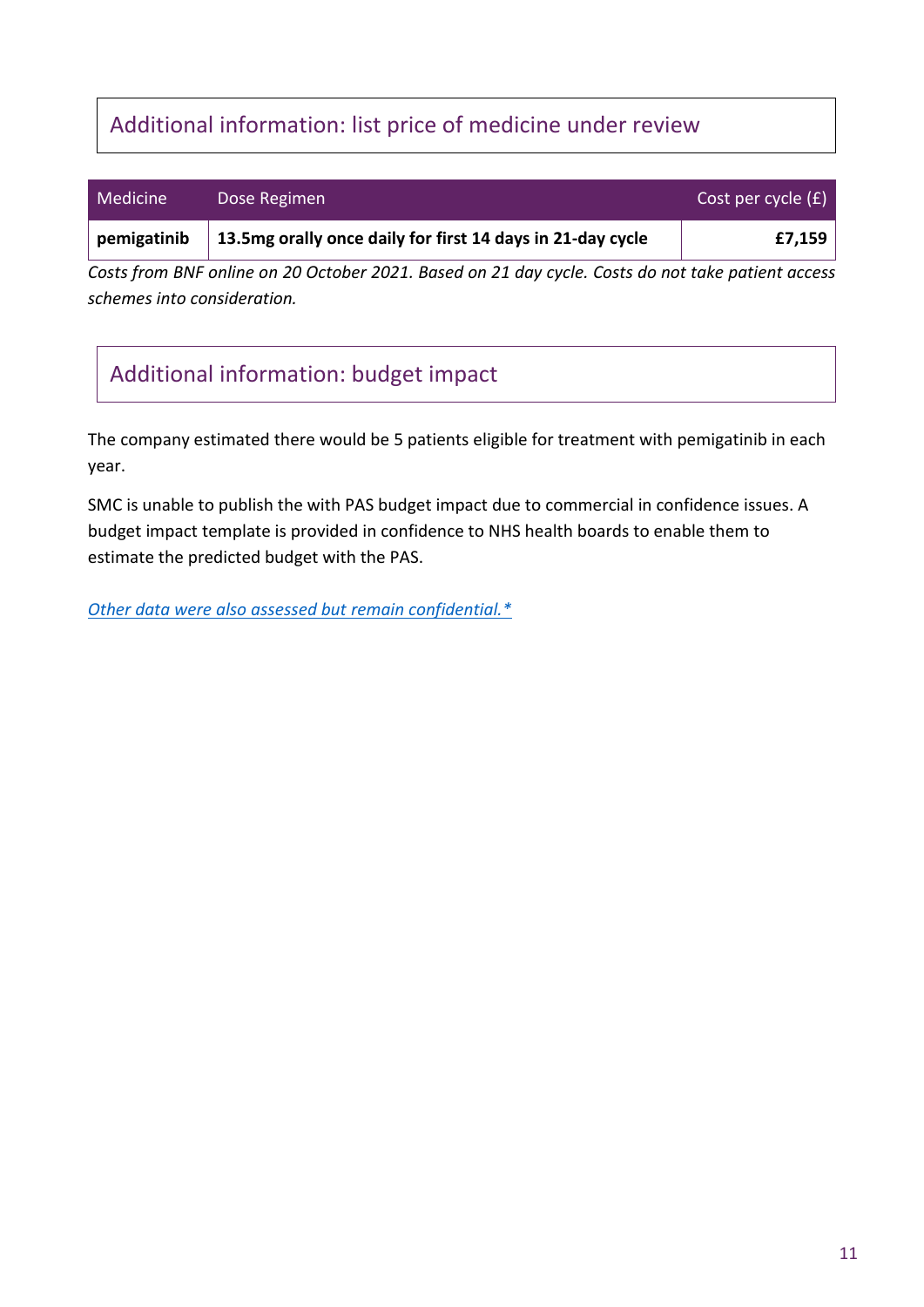#### **References**

- 1. Incyte Biosciences UK Ltd. Pemigatinib (Pemazyre) 4mg, 9mg, and 13.5mg tablets. Summary of product characteristics. Electronic Medicines Compendium. [www.medicines.org.uk](http://www.medicines.org.uk/) Last updated 05 May 2021.
- 2. European Medicines Agency (EMA). Assessment Report. Pemazyre (Pemigatinib). Treatment of biliary tract cancer. 25 February 2021. EMEA/H/C/005266/0000 [www.ema.europa.eu](http://www.ema.europa.eu/)
- 3. Abou-Alfa GK, Sahai V, Hollebecque A, Vaccaro G, Melisi D, Al-Rajabi R, Paulson AS, Borad MJ, Gallinson D, Murphy AG, Oh DY. Pemigatinib for previously treated, locally advanced or metastatic cholangiocarcinoma: a multicentre, open-label, phase 2 study. The Lancet Oncology. 2020 May 1;21(5):671-84.
- 4. Abou-Alfa GK, Sahai V, Hollebecque A, Vaccaro GM, Melisi D, Al-Rajabi RM, Paulson AS, Borad MJ, Gallinson DH, Murphy AG, Oh DY. Pemigatinib for previously treated locally advanced/metastatic cholangiocarcinoma (CCA): Update of FIGHT-202. Clin Oncol 39, 2021 (suppl 15; abstr 4086). 2021.
- 5. Valle JW, Borbath I, Khan SA, Huguet F, Gruenberger T, Arnold D. Biliary cancer: ESMO Clinical Practice Guidelines for diagnosis, treatment and follow-up. Annals of Oncology. 2016 Sep 1;27:v28-37.
- 6. Lamarca A, Palmer DH, Wasan HS, Ross PJ, Ma YT, Arora A, Falk S, Gillmore R, Wadsley J, Patel K, Anthoney A. Second-line FOLFOX chemotherapy versus active symptom control for advanced biliary tract cancer (ABC-06): a phase 3, open-label, randomised, controlled trial. The Lancet Oncology. 2021 May 1;22(5):690-701.
- 7. Incyte Corporation. Clinical Study Report Addendum: A Phase 2, Open-Label, Single-Arm, Multicenter Study to Evaluate the Efficacy and Safety of INCB054828 in Subjects With Advanced/Metastatic or Surgically Unresectable Cholangiocarcinoma Including FGFR2 Translocations Who Failed Previous Therapy (FIGHT-202) (data cut-off: 7 April 2020). 2020.
- 8. Dolan P. Modeling valuations for EuroQol health states. Med Care. 1997 Nov;35(11):1095- 108. doi: 10.1097/00005650-199711000-00002. PMID: 9366889

This assessment is based on data submitted by the applicant company up to and including 12 November 2021.

*\*Agreement between the Association of the British Pharmaceutical Industry (ABPI) and the SMC on guidelines for the release of company data into the public domain during a health technology appraisal: [http://www.scottishmedicines.org.uk/About\\_SMC/Policy](http://www.scottishmedicines.org.uk/About_SMC/Policy)*

Medicine prices are those available at the time the papers were issued to SMC for consideration. SMC is aware that for some hospital-only products national or local contracts may be in place for comparator products that can significantly reduce the acquisition cost to Health Boards. These contract prices are commercial in confidence and cannot be put in the public domain, including via